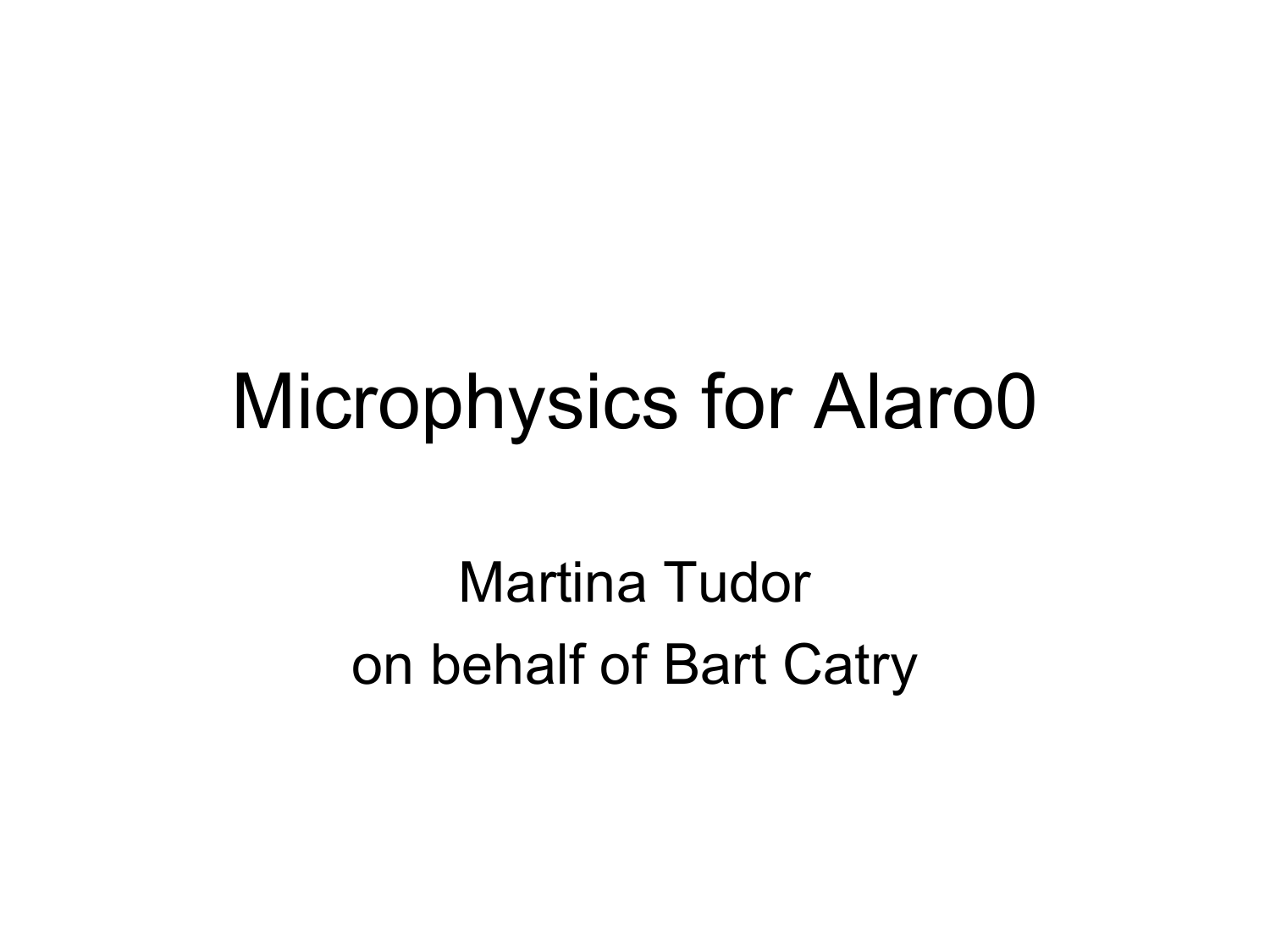# **Outline**

- Operational large scale condensation
- Including prognostic cloud and precipitation condensates
- Allowed fluxes
- Parameterized processes
	- accummulation
	- collection
	- evaporation and melting
- Conclusion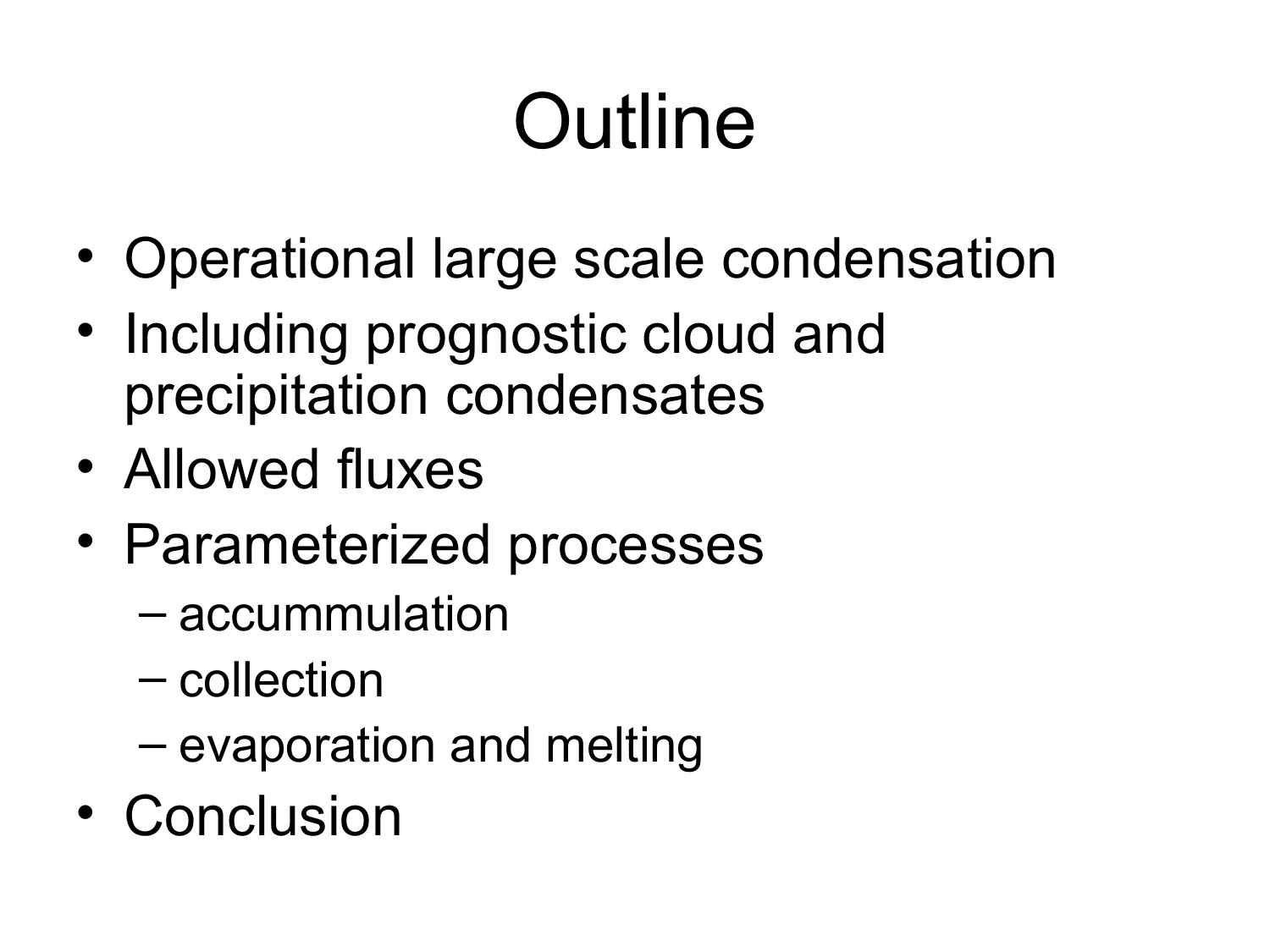## Large scale condensation (oper)

• Up to now we had increase of precipitation flux when air was saturated

$$
\frac{\partial \sqrt{P}}{\partial p} = [EVAP(1 - r_i) + EVAP \cdot RVr_i] \frac{1}{p^2} (q_v - q_w)
$$
  
**WAS not saturated**

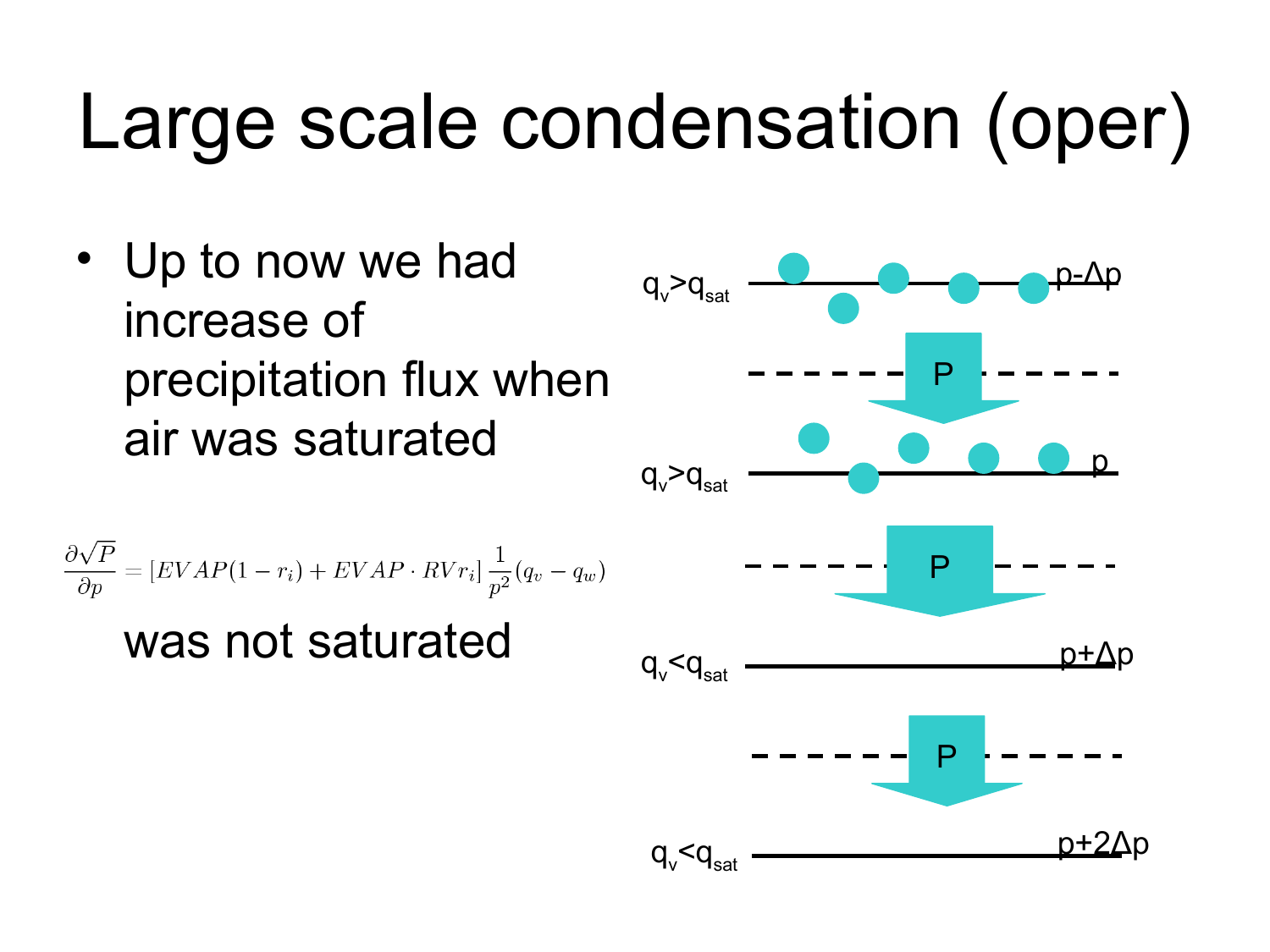## New variables

- cloud liquid water
- cloud ice
- rain
- snow





– the last two fall!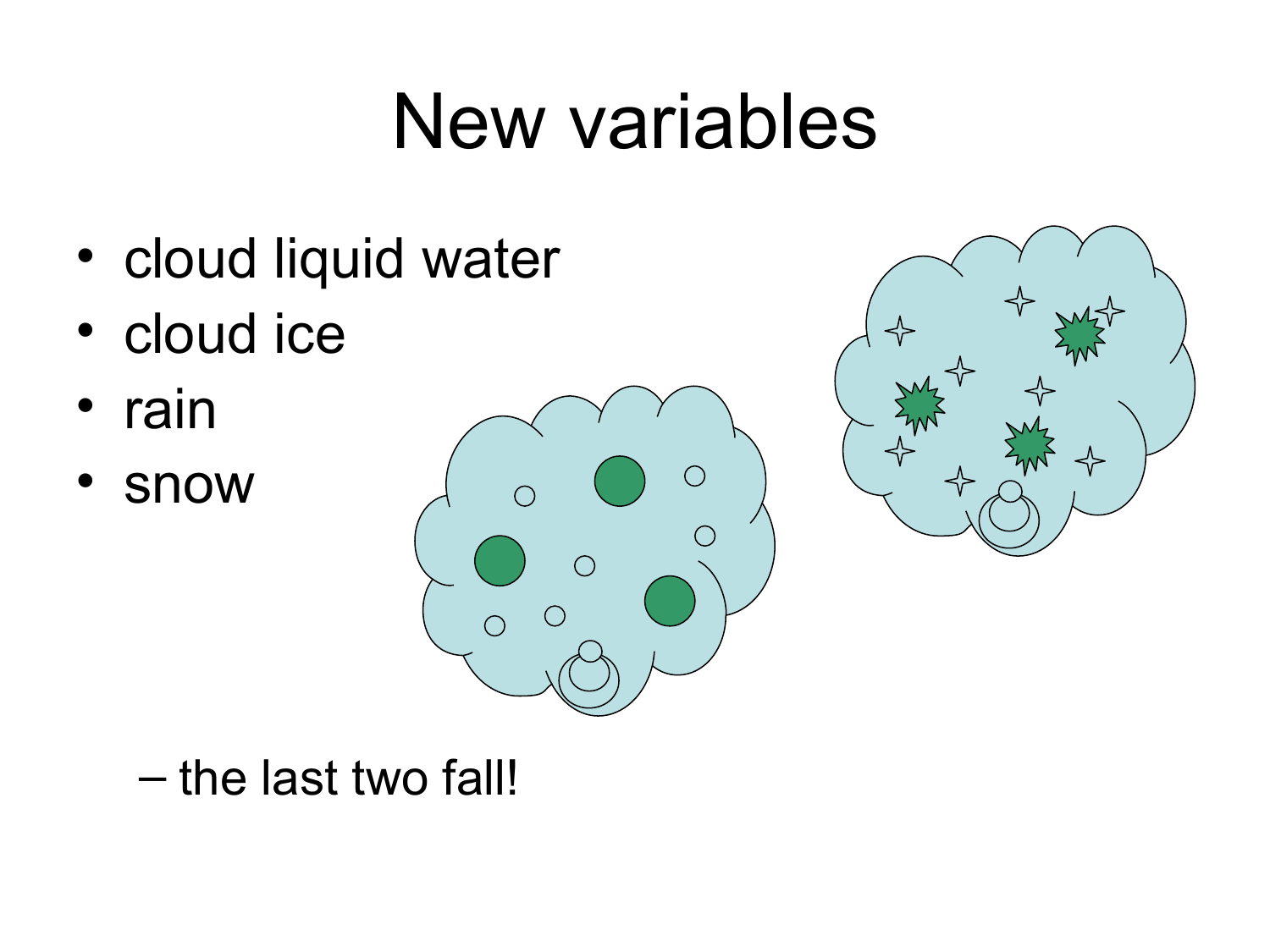#### Allowed fluxes

- condensation evaporation
- autoconversion
- melting and freezing are computed through  $q_v$

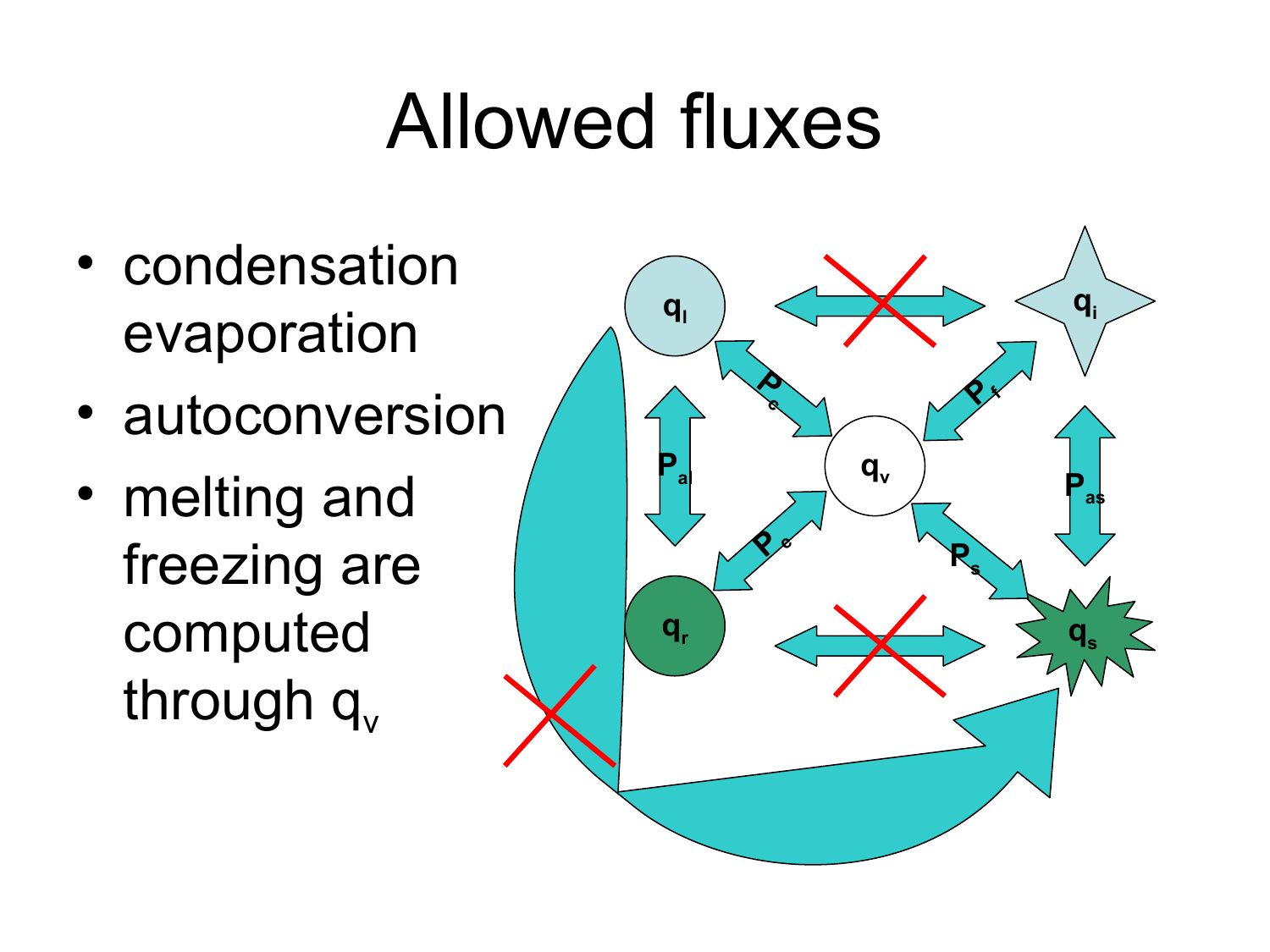# 3 sources of precipitation **Pr , P<sup>s</sup> Pr , P<sup>s</sup>**

- falling from the layer above
- from the previous time-step
- generated durig current time-step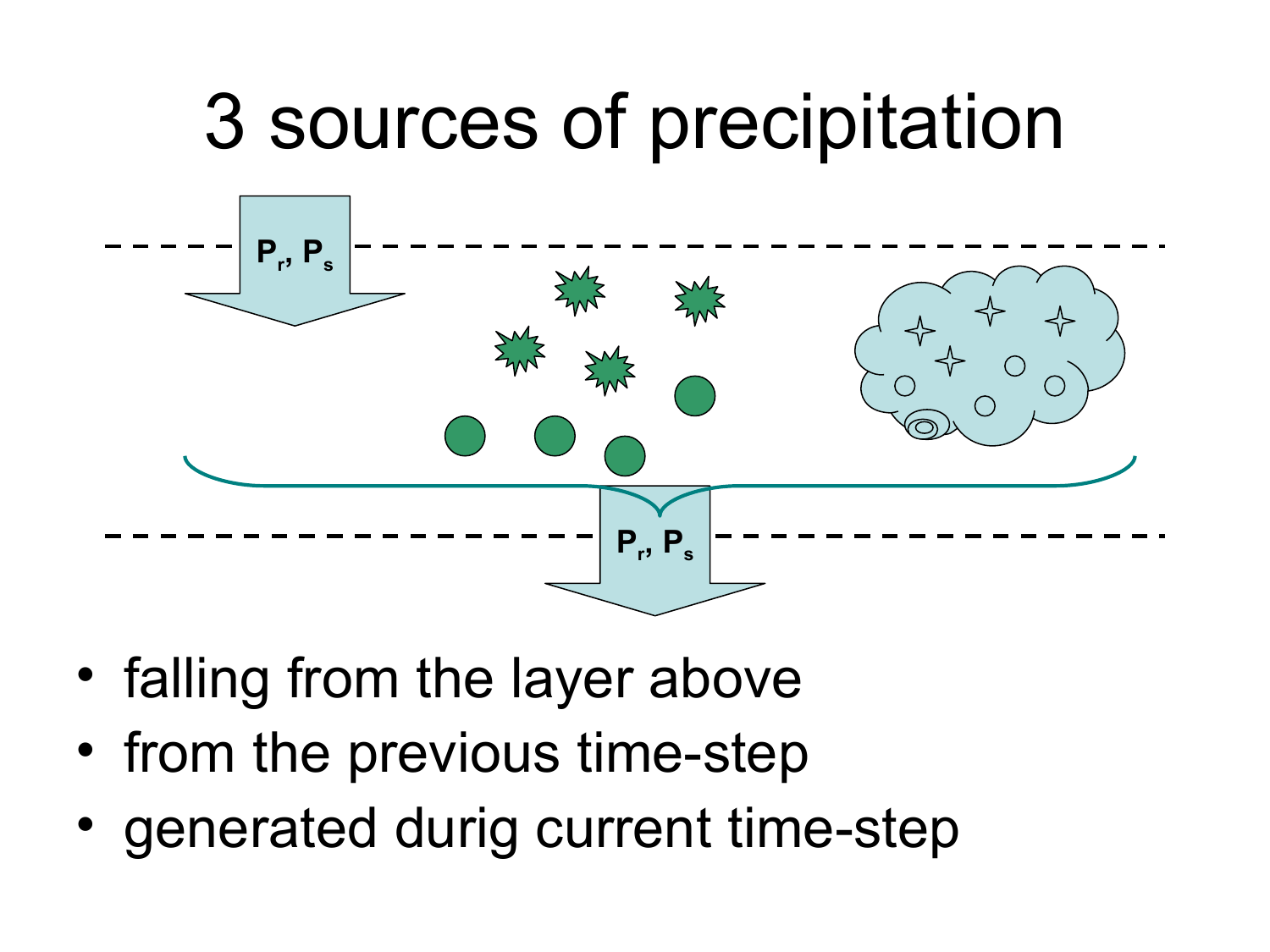## Sequential computations



• Computations inside microphysics are sequential, but the input variables remain unchanged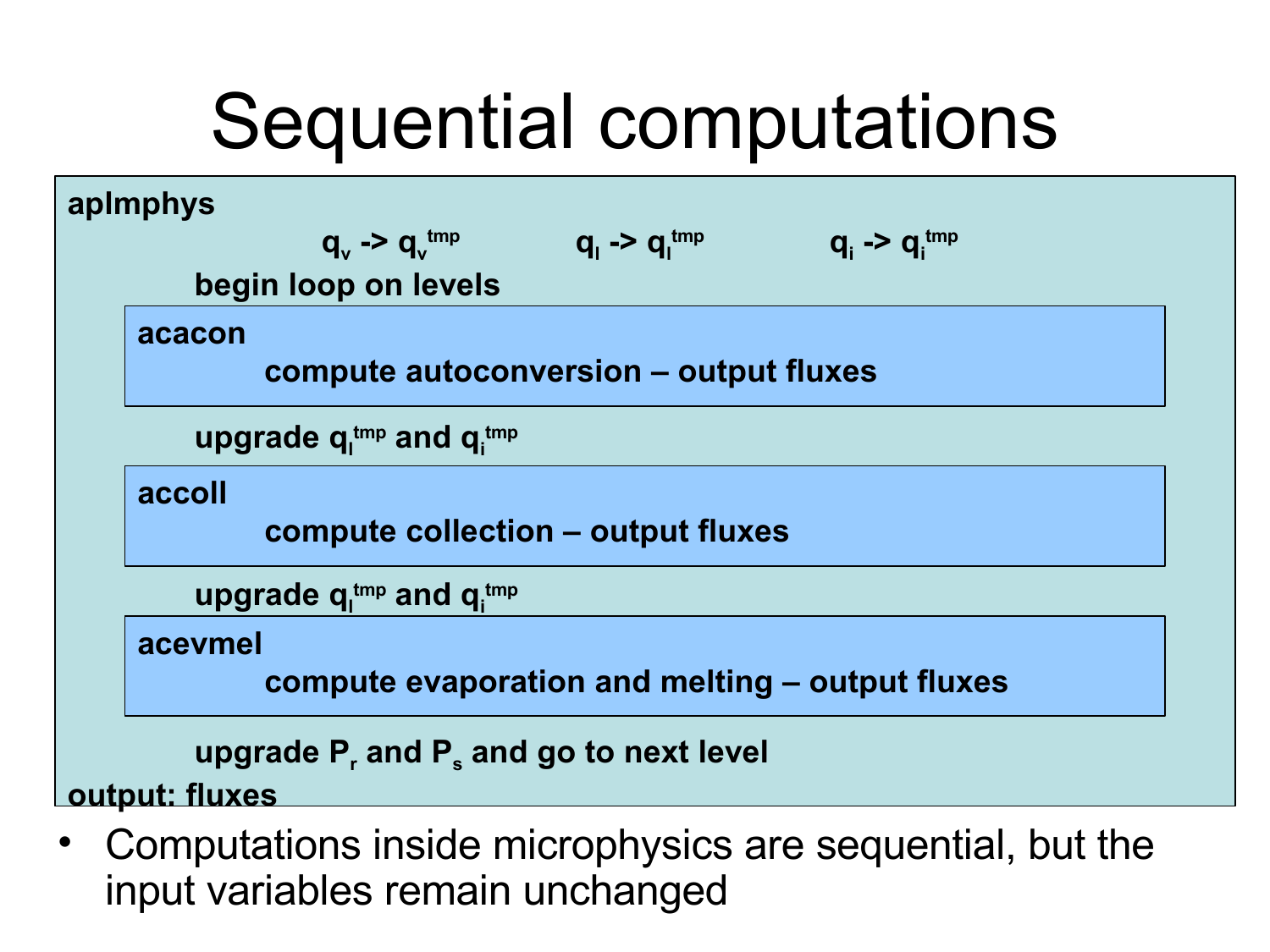#### Autoconversion

• cloud droplets and ice crystals grow and become rain droplets or snow

$$
\left(\frac{\partial q_l}{\partial t}\right)_{auto} = -\frac{q_l}{\tau_l} \left(1 - e^{-\left(\frac{q_l}{q_r}\right)^2}\right)
$$

$$
(\frac{1}{2}, \frac{1}{2}, \frac{1}{2}, \frac{1}{2}, \frac{1}{2}, \frac{1}{2}, \frac{1}{2}, \frac{1}{2}, \frac{1}{2}, \frac{1}{2}, \frac{1}{2}, \frac{1}{2}, \frac{1}{2}, \frac{1}{2}, \frac{1}{2}, \frac{1}{2}, \frac{1}{2}, \frac{1}{2}, \frac{1}{2}, \frac{1}{2}, \frac{1}{2}, \frac{1}{2}, \frac{1}{2}, \frac{1}{2}, \frac{1}{2}, \frac{1}{2}, \frac{1}{2}, \frac{1}{2}, \frac{1}{2}, \frac{1}{2}, \frac{1}{2}, \frac{1}{2}, \frac{1}{2}, \frac{1}{2}, \frac{1}{2}, \frac{1}{2}, \frac{1}{2}, \frac{1}{2}, \frac{1}{2}, \frac{1}{2}, \frac{1}{2}, \frac{1}{2}, \frac{1}{2}, \frac{1}{2}, \frac{1}{2}, \frac{1}{2}, \frac{1}{2}, \frac{1}{2}, \frac{1}{2}, \frac{1}{2}, \frac{1}{2}, \frac{1}{2}, \frac{1}{2}, \frac{1}{2}, \frac{1}{2}, \frac{1}{2}, \frac{1}{2}, \frac{1}{2}, \frac{1}{2}, \frac{1}{2}, \frac{1}{2}, \frac{1}{2}, \frac{1}{2}, \frac{1}{2}, \frac{1}{2}, \frac{1}{2}, \frac{1}{2}, \frac{1}{2}, \frac{1}{2}, \frac{1}{2}, \frac{1}{2}, \frac{1}{2}, \frac{1}{2}, \frac{1}{2}, \frac{1}{2}, \frac{1}{2}, \frac{1}{2}, \frac{1}{2}, \frac{1}{2}, \frac{1}{2}, \frac{1}{2}, \frac{1}{2}, \frac{1}{2}, \frac{1}{2}, \frac{1}{2}, \frac{1}{2}, \frac{1}{2}, \frac{1}{2}, \frac{1}{2}, \frac{1}{2}, \frac{1}{2}, \frac{1}{2}, \frac{1}{2}, \frac{1}{2}, \frac{1}{2}, \frac{1}{2}, \frac{1}{2}, \frac{1}{2}, \frac{1}{2}, \frac{1}{2}, \frac{1}{2}, \frac{1}{2}, \frac{1}{2}, \frac{1}{2}, \frac{1}{2}, \frac{1}{2}, \frac{1}{2}, \frac{1}{2}, \frac{1}{2
$$



$$
\Delta F_{al} = q_l \left[ 1 - e^{-\left(\frac{q_l}{q_r}\right)^2} \right] \frac{1}{\tau_l} \frac{\Delta p}{g \Delta t}
$$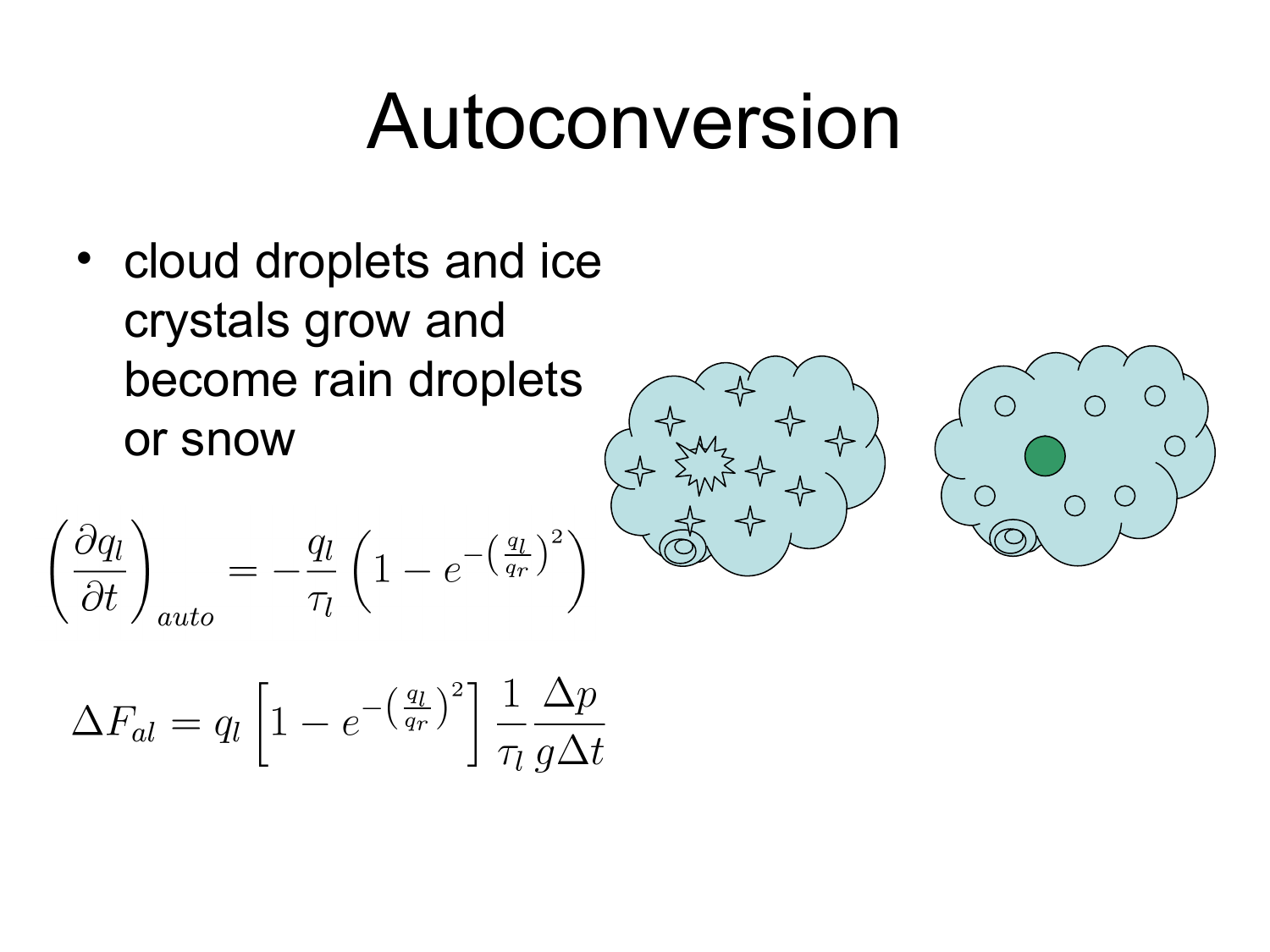#### Collection

• falling raindrops or other cloud water droplets can collect other cloud water droplets





$$
\left(\frac{\partial P_l^{\frac{1}{5}}}{\partial p}\right)_{coll} = 0.0069q_l
$$

$$
\left[ \left(P_r + \frac{1}{2} q_r \frac{\Delta p}{g \Delta t} + \frac{1}{4} F_{al} \right)^{\frac{1}{5}} + C_{oll} q_l \frac{\Delta p}{g \Delta t} \right]^5 - \left( P_r + \frac{1}{2} q_r \frac{\Delta p}{g \Delta t} + \frac{1}{4} F_{al} \right)
$$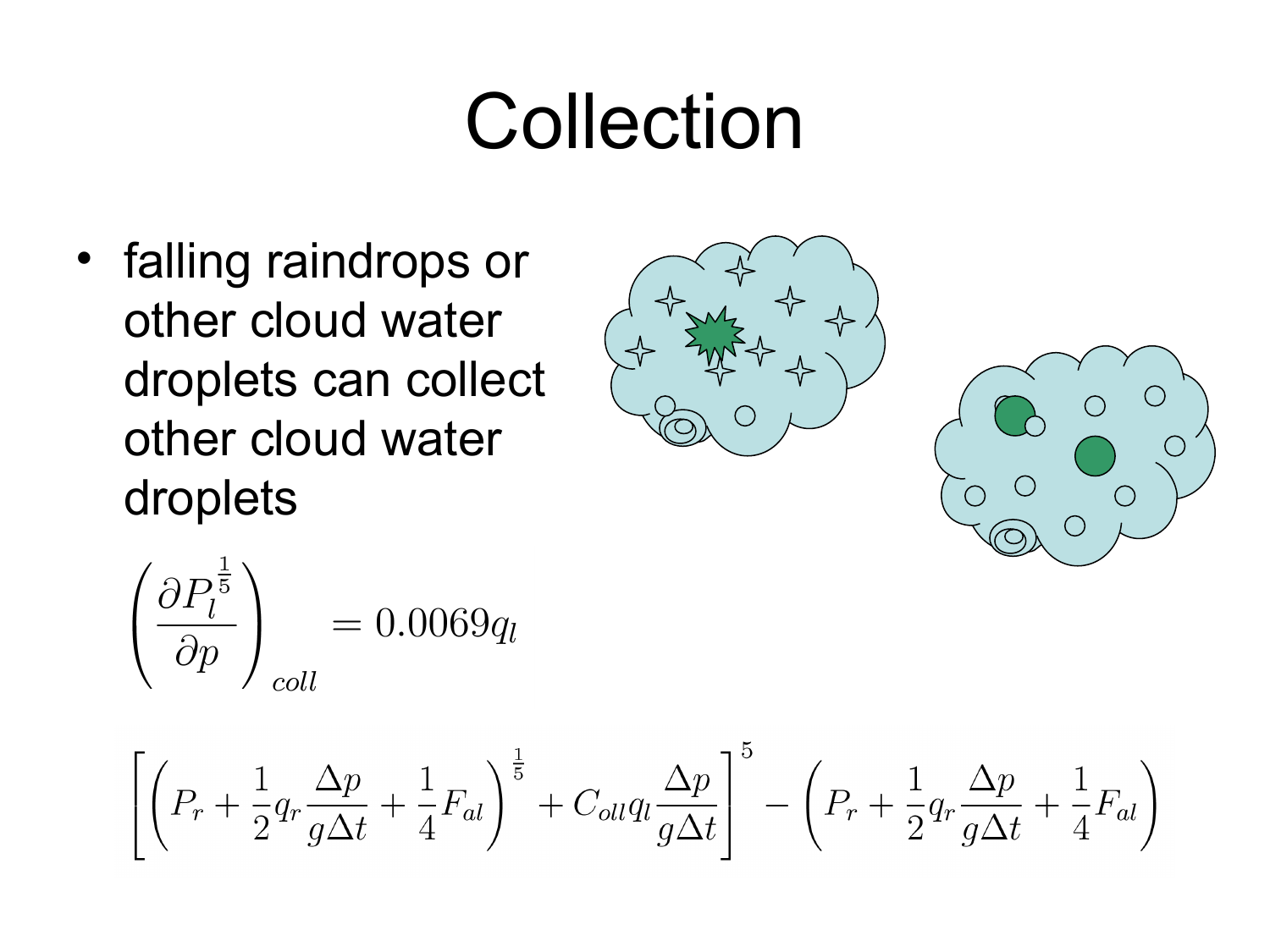## Evaporation and melting

• on the way down snow melts, rain freezes and both evaporate in unsaturated layers





 $= EVAP(1 - m_e(1 - REVGSL))(q_w - q_v)$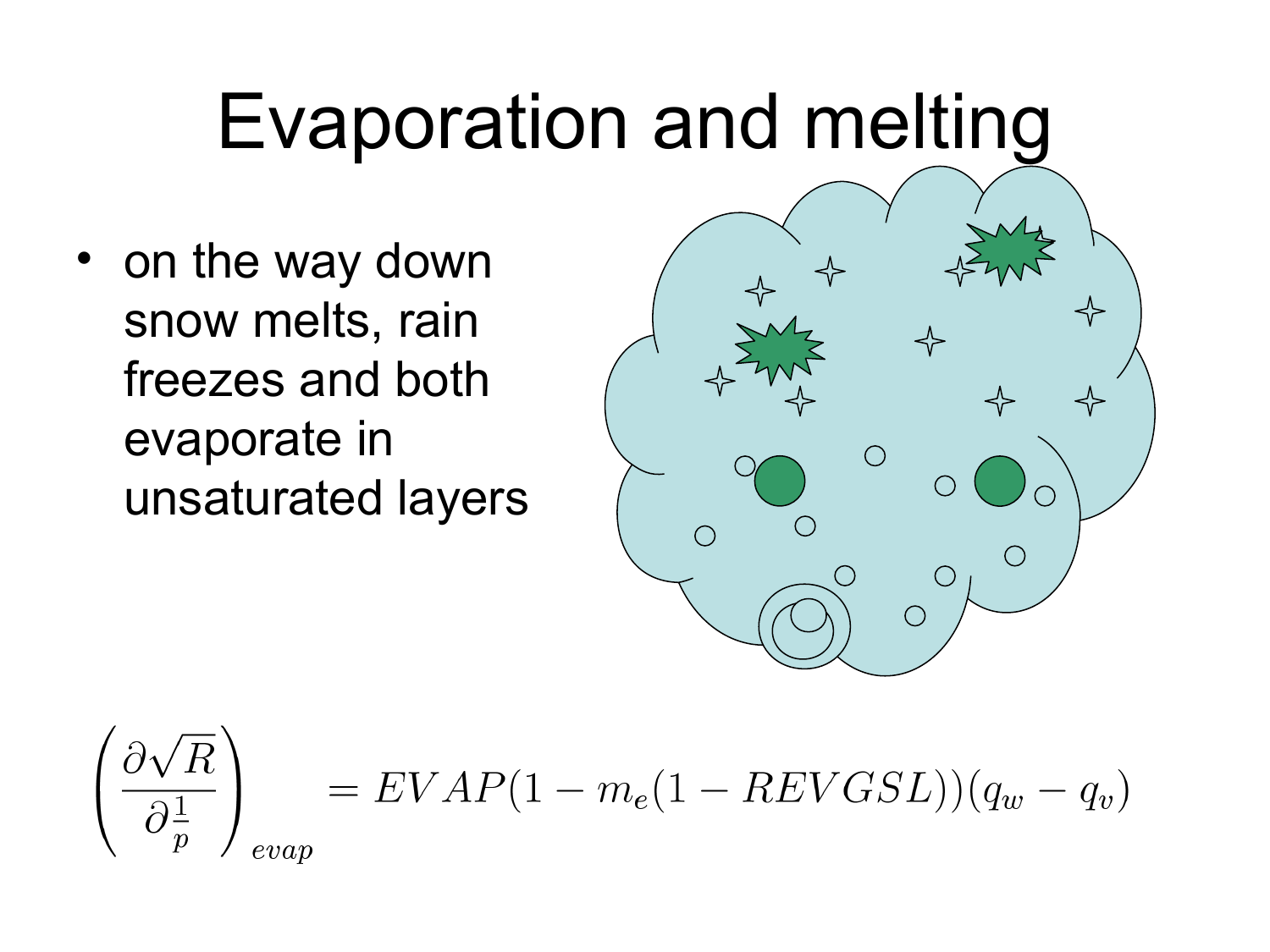#### Evaporation

• evaporation of all 6 kinds of precipitation

$$
\left[P_l^{\frac{1}{2}} + EVAP(1 - m_i(1 - REVGSL))ZDQL\left(\frac{1}{p_b} - \frac{1}{p_h}\right)\right]^2 - P_l
$$
\n
$$
\left[\left(\frac{1}{2}q_r\frac{\Delta p}{g\Delta t}\right)^{\frac{1}{2}} + EVAP(1 - m_i(1 - REVGSL))ZDQL\left(\frac{1}{p_b} - \frac{1}{p_h}\right)\right]^2 - \frac{1}{2}q_r\frac{\Delta p}{g\Delta t}
$$
\n
$$
\left[\left(\frac{1}{4}F_{al}\right)^{\frac{1}{2}} + EVAP(1 - m_i(1 - REVGSL))ZDQL\left(\frac{1}{p_b} - \frac{1}{p_h}\right)\right]^2 - \frac{1}{4}F_{al}
$$

• ZDQL shows how dry is the air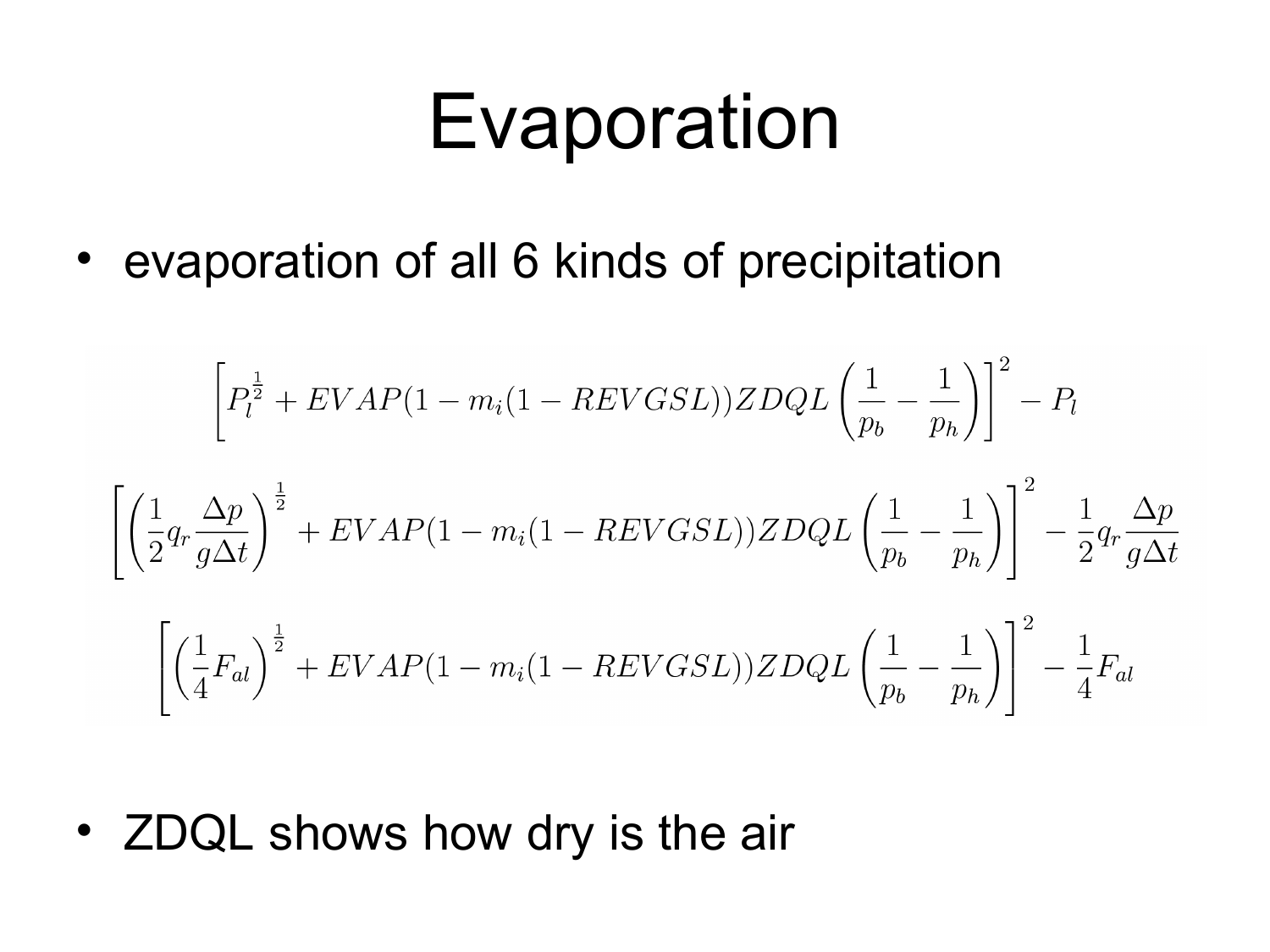## Melting/freezing

• Melting and freezing of precipitation are computed

$$
\frac{3}{4}
$$

$$
\frac{dm_i}{d_p^1} = FONT(1 - m_i(1 - REVGSL))\frac{T - T_t}{\sqrt{R}}
$$

$$
FONT(1 - mi(1 - REVGSL))(T - Tt) \left(\frac{1}{p_b} - \frac{1}{p_h}\right) \sqrt{P_l + P_n}
$$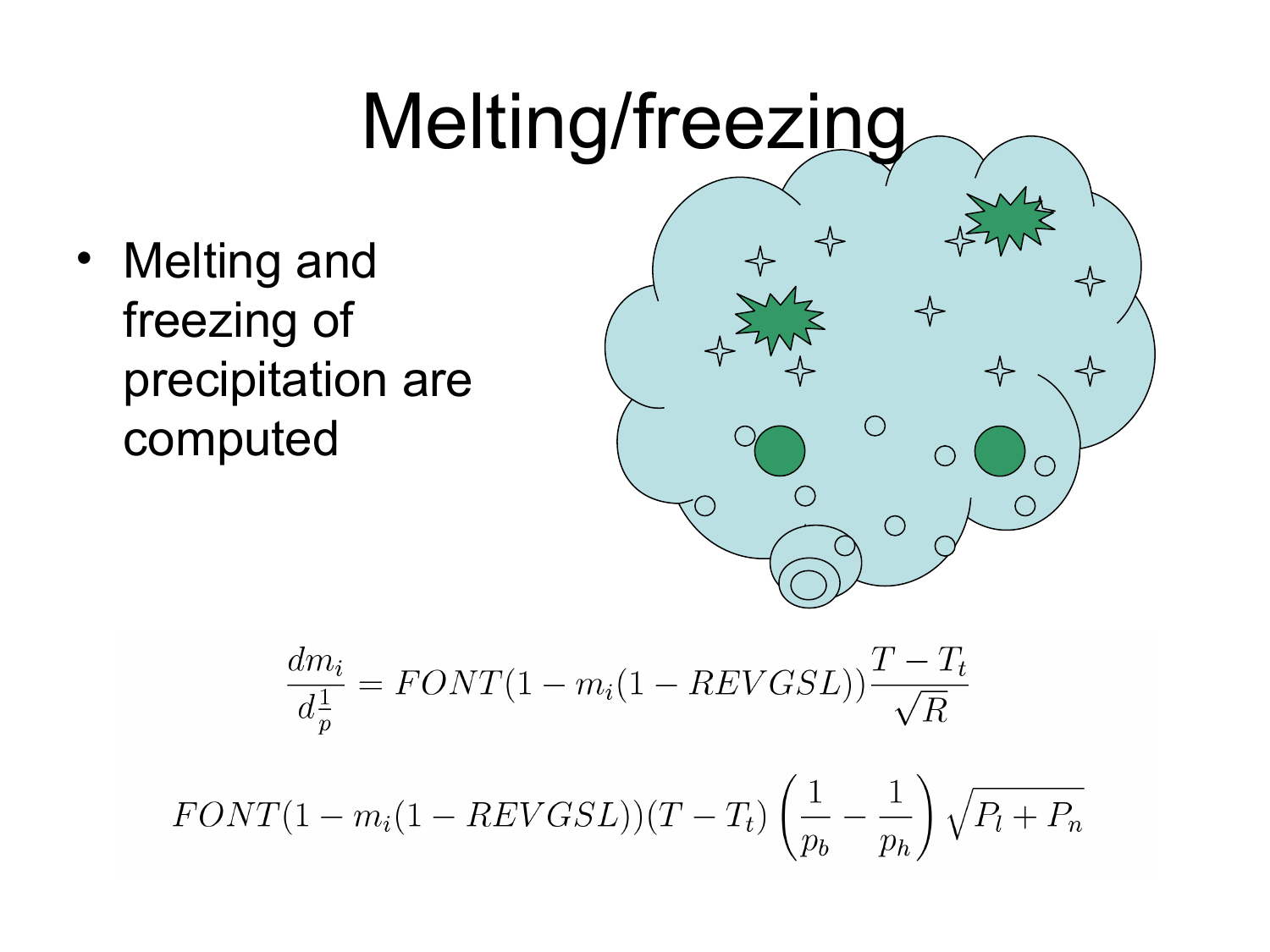

step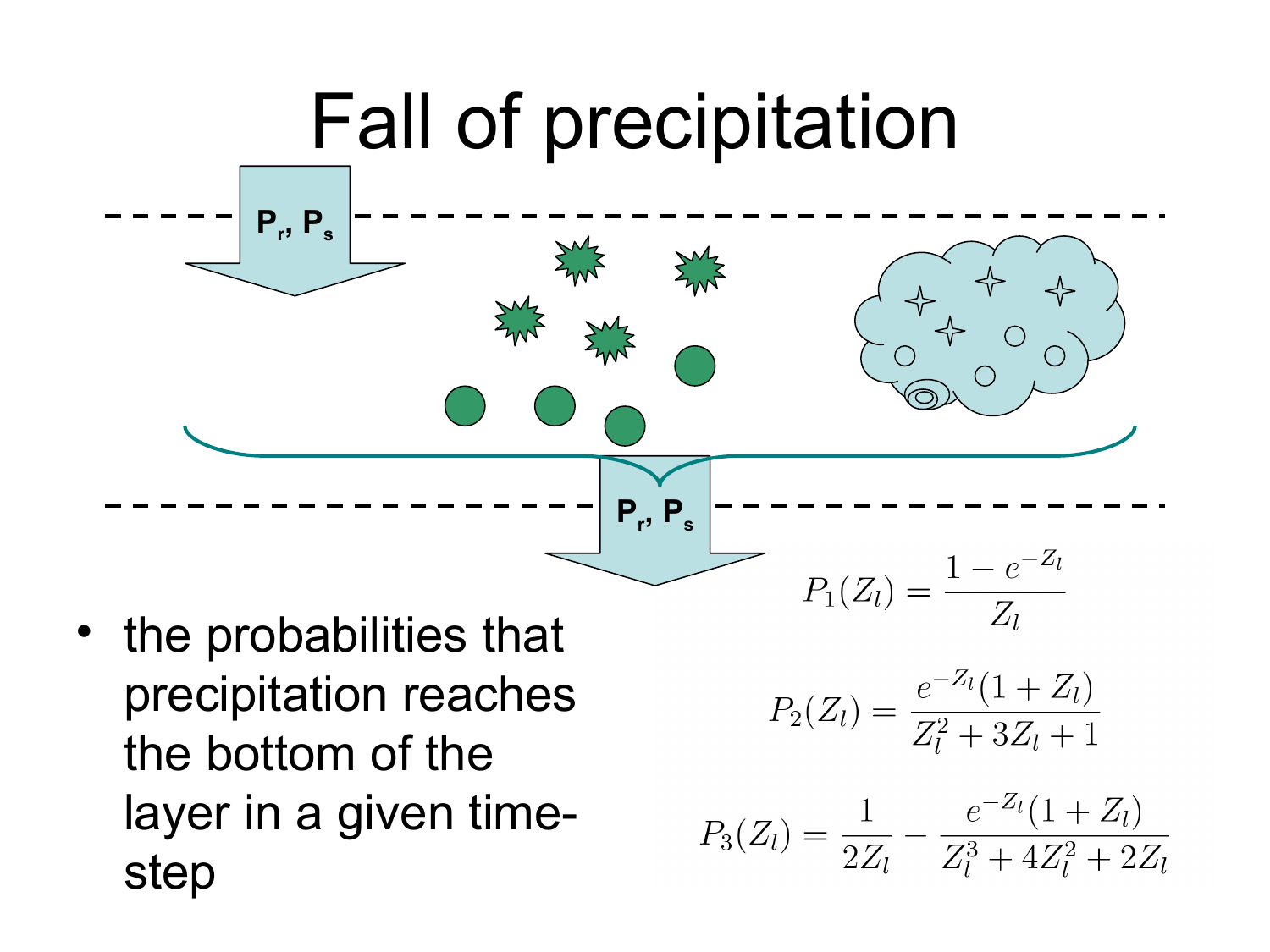## Z's and fall velocity

• The ratio of the layer thickness and the distance that precipitation might cross during one timestep

$$
Z_l = \frac{\frac{\Delta p}{g \Delta t}}{\rho w_l} \qquad Z_i = \frac{\frac{\Delta p}{g \Delta t}}{\rho w_i}
$$

• the fall velocities are

$$
w_l = \omega \left(\frac{P_l}{\rho^4}\right)^{\frac{1}{6}} \qquad w_i = \omega \left(\frac{P_i}{REVGSL\rho^4}\right)^{\frac{1}{6}}
$$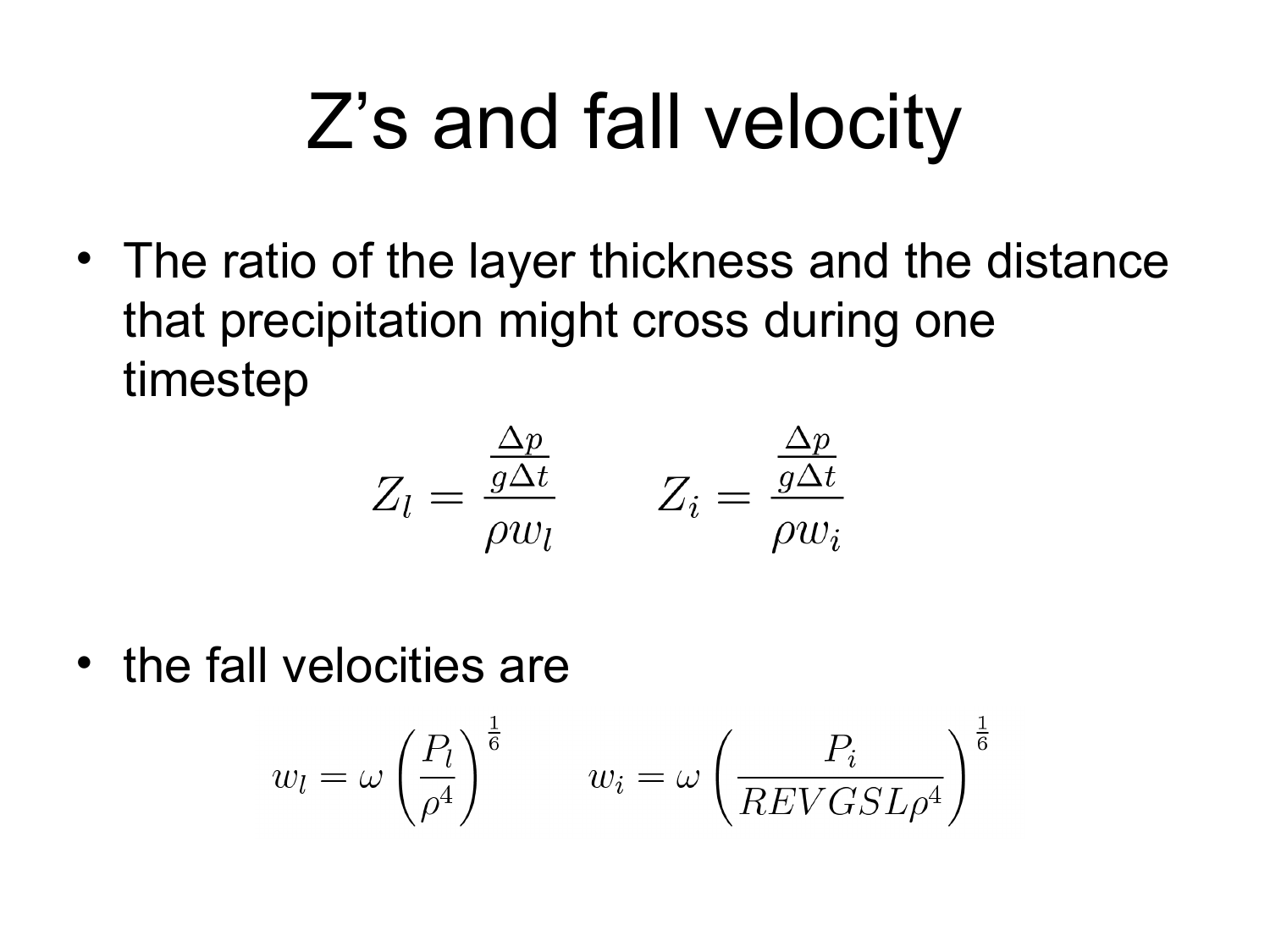## Precipitation flux

• the final precipitation fluxes (at the bottom of the layer) are

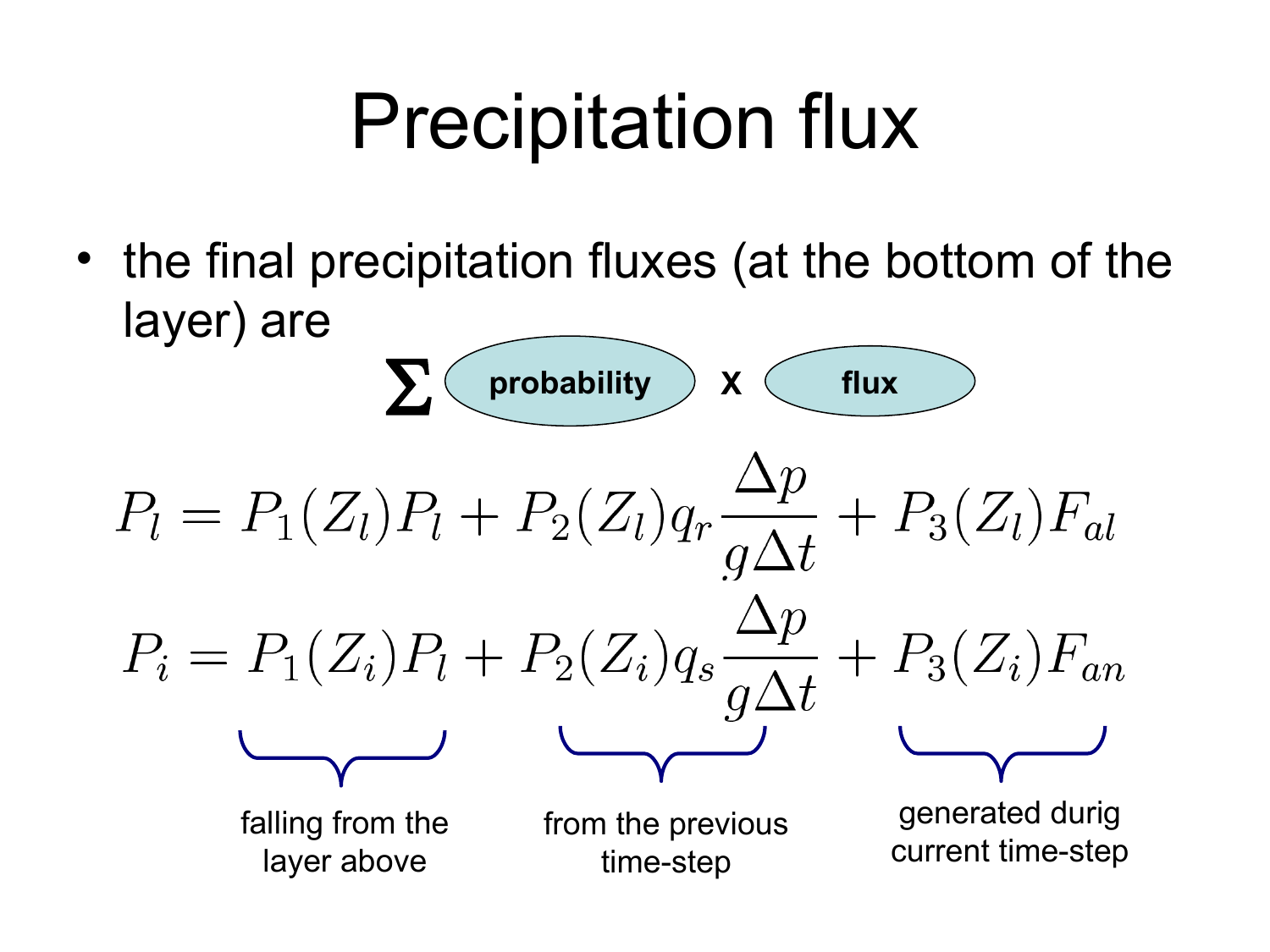## Switches

- LCONDWT activates prognostic convection
- LPIL activates this scheme with prognostic condensates
- LDIFCONS activates vertical diffusion of cloud condensates
- LPHSPSH activates usage of pseudohistoric surface precipitation heat flux
- etc.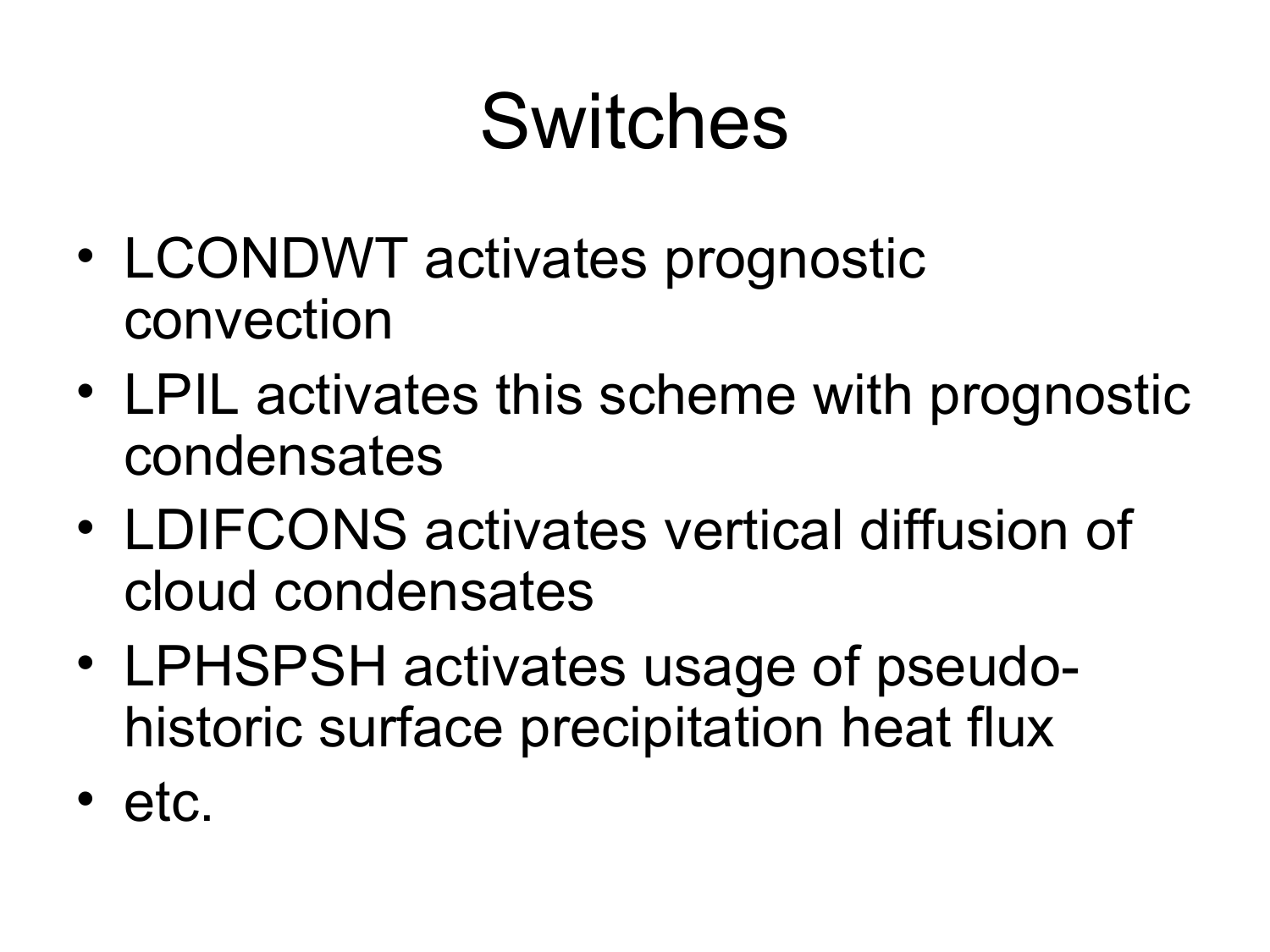#### Final remarks

- the deveopements are still in debugging mode of Alaro0
- 3MT issues
	- the microphysics is called after updraft but before the downdraft part of prognostic convection scheme using partially updated values of temperature and moist variables as input